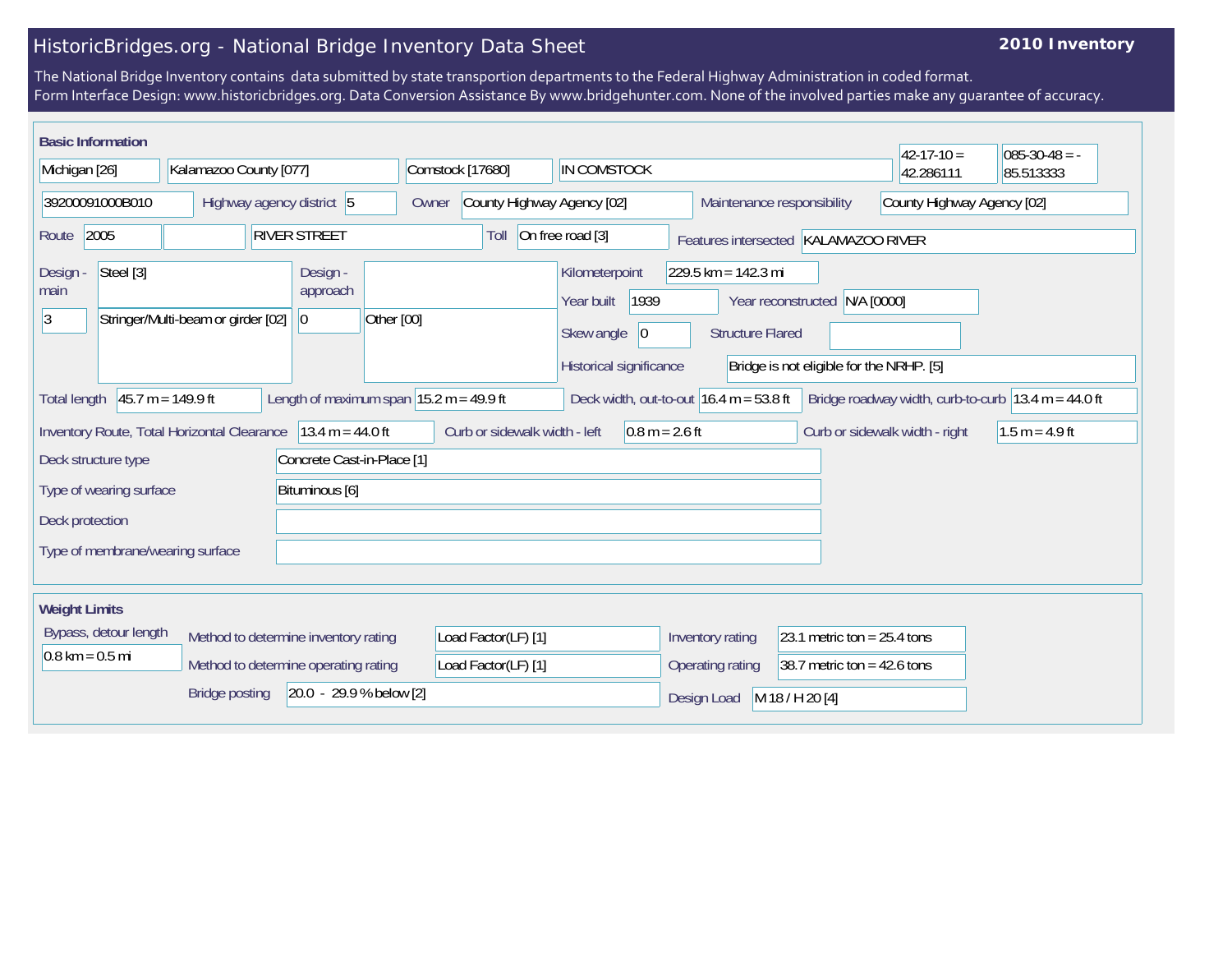| <b>Functional Details</b>                                                                                                             |                                                                                         |  |  |  |  |  |  |  |  |
|---------------------------------------------------------------------------------------------------------------------------------------|-----------------------------------------------------------------------------------------|--|--|--|--|--|--|--|--|
| Average daily truck traffi 5<br>10372<br>Average Daily Traffic                                                                        | Year 2005<br>2024<br>12100<br>Future average daily traffic<br>%<br>Year                 |  |  |  |  |  |  |  |  |
| Minor Arterial (Urban) [16]<br>Road classification                                                                                    | Lanes on structure 2<br>Approach roadway width<br>13.4 m = $44.0$ ft                    |  |  |  |  |  |  |  |  |
| Type of service on bridge Highway-pedestrian [5]                                                                                      | Bridge median<br>Direction of traffic 2 - way traffic [2]                               |  |  |  |  |  |  |  |  |
| No parallel structure exists. [N]<br>Parallel structure designation                                                                   |                                                                                         |  |  |  |  |  |  |  |  |
| Waterway [5]<br>Type of service under bridge                                                                                          | 0 <br>Navigation control<br>Lanes under structure                                       |  |  |  |  |  |  |  |  |
| Navigation horizontal clearance $ 0 = N/A$<br>$0 = N/A$<br>Navigation vertical clearanc                                               |                                                                                         |  |  |  |  |  |  |  |  |
| 99.99 m = $328.1$ ft<br>Minimum vertical clearance over bridge roadway<br>Minimum navigation vertical clearance, vertical lift bridge |                                                                                         |  |  |  |  |  |  |  |  |
| Minimum lateral underclearance reference feature Feature not a highway or railroad [N]                                                |                                                                                         |  |  |  |  |  |  |  |  |
| Minimum lateral underclearance on left $0 = N/A$<br>Minimum lateral underclearance on right 99.9 = Unlimited                          |                                                                                         |  |  |  |  |  |  |  |  |
| Minimum Vertical Underclearance $ 0 = N/A $                                                                                           | Minimum vertical underclearance reference feature Feature not a highway or railroad [N] |  |  |  |  |  |  |  |  |
| Appraisal ratings - underclearances N/A [N]                                                                                           |                                                                                         |  |  |  |  |  |  |  |  |
|                                                                                                                                       |                                                                                         |  |  |  |  |  |  |  |  |
| <b>Repair and Replacement Plans</b>                                                                                                   |                                                                                         |  |  |  |  |  |  |  |  |
| Type of work to be performed                                                                                                          | Work to be done by contract [1]<br>Work done by                                         |  |  |  |  |  |  |  |  |
|                                                                                                                                       | 1784000<br>98000<br>Bridge improvement cost<br>Roadway improvement cost                 |  |  |  |  |  |  |  |  |
|                                                                                                                                       | $45.7 m = 149.9 ft$<br>Length of structure improvement<br>Total project cost<br>2100000 |  |  |  |  |  |  |  |  |
|                                                                                                                                       | Year of improvement cost estimate<br>2007                                               |  |  |  |  |  |  |  |  |
|                                                                                                                                       | Border bridge - state<br>Border bridge - percent responsibility of other state          |  |  |  |  |  |  |  |  |
|                                                                                                                                       | Border bridge - structure number                                                        |  |  |  |  |  |  |  |  |